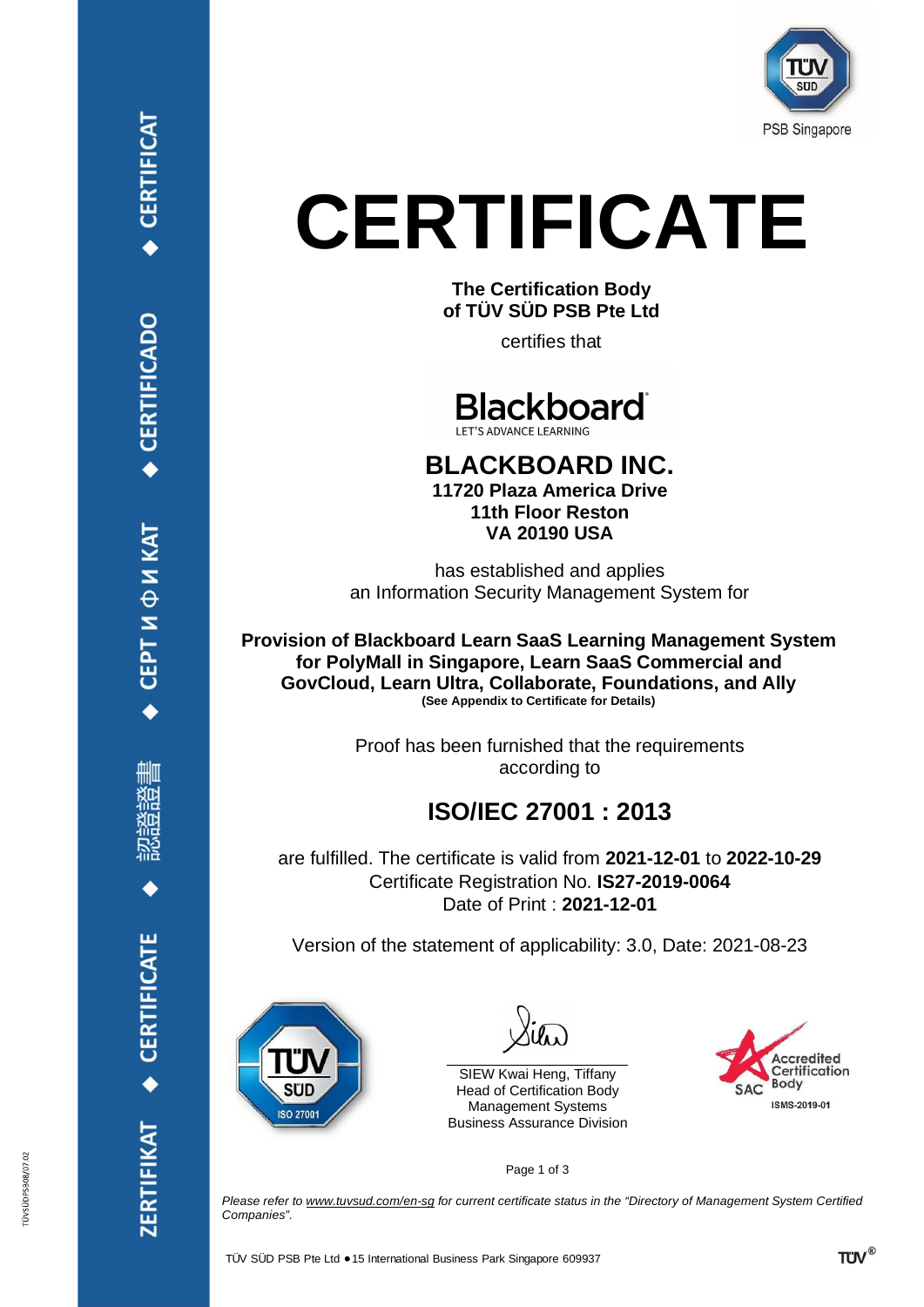## **APPENDIX**

To Certificate Number: IS27-2019-0064

Issue Number : 3

Date of Print : 2021-12-01

Issued to :

**BLACKBOARD INC.** 11720 Plaza America Drive 11th Floor Reston VA 20190 USA

#### **Process or service in respect of which the company is Certified:**

Provision of Blackboard Learn SaaS Learning Management System for PolyMall in Singapore, Learn SaaS Commercial and GovCloud, Learn Ultra, Collaborate, Foundations, and Ally

#### **Process Detail(s)/Location(s):**

The scope of certification also covers the following sites:

| <b>Site</b>                   | <b>Scope of Certification</b>                                                                     |
|-------------------------------|---------------------------------------------------------------------------------------------------|
| Blackboard INC.               | Provision of Blackboard Learn SaaS Learning<br>Management System for PolyMall in Singapore, Learn |
| 11720 Plaza America Drive     | SaaS Commercial and GovCloud, Learn Ultra,                                                        |
| 11th Floor Reston             | Collaborate, Foundations, and Ally                                                                |
| VA 20190 USA                  |                                                                                                   |
|                               | Certificate No.: IS27-2019-0064-1                                                                 |
| Consultora Nivel 7 S.A.S.     | Provision of Blackboard Learn SaaS Learning                                                       |
|                               | Management System for PolyMall, Singapore, Learn SaaS                                             |
| Calle 100 No. 7-33 Torre 1    | Commercial, Learn Ultra and Collaborate                                                           |
| <b>Edificio Capital Tower</b> |                                                                                                   |
| Piso 5, Oficina 501           |                                                                                                   |
| Bogota 110221 Colombia        |                                                                                                   |
|                               | Certificate No.: IS27-2019-0064-2                                                                 |

ZERTIFIKAT ◆ CERTIFICATE



 $\mathcal{L}_\text{max}$  and  $\mathcal{L}_\text{max}$  and  $\mathcal{L}_\text{max}$  and  $\mathcal{L}_\text{max}$ 

SIEW Kwai Heng, Tiffany Head of Certification Body Management Systems Business Assurance Division



Page 2 of 3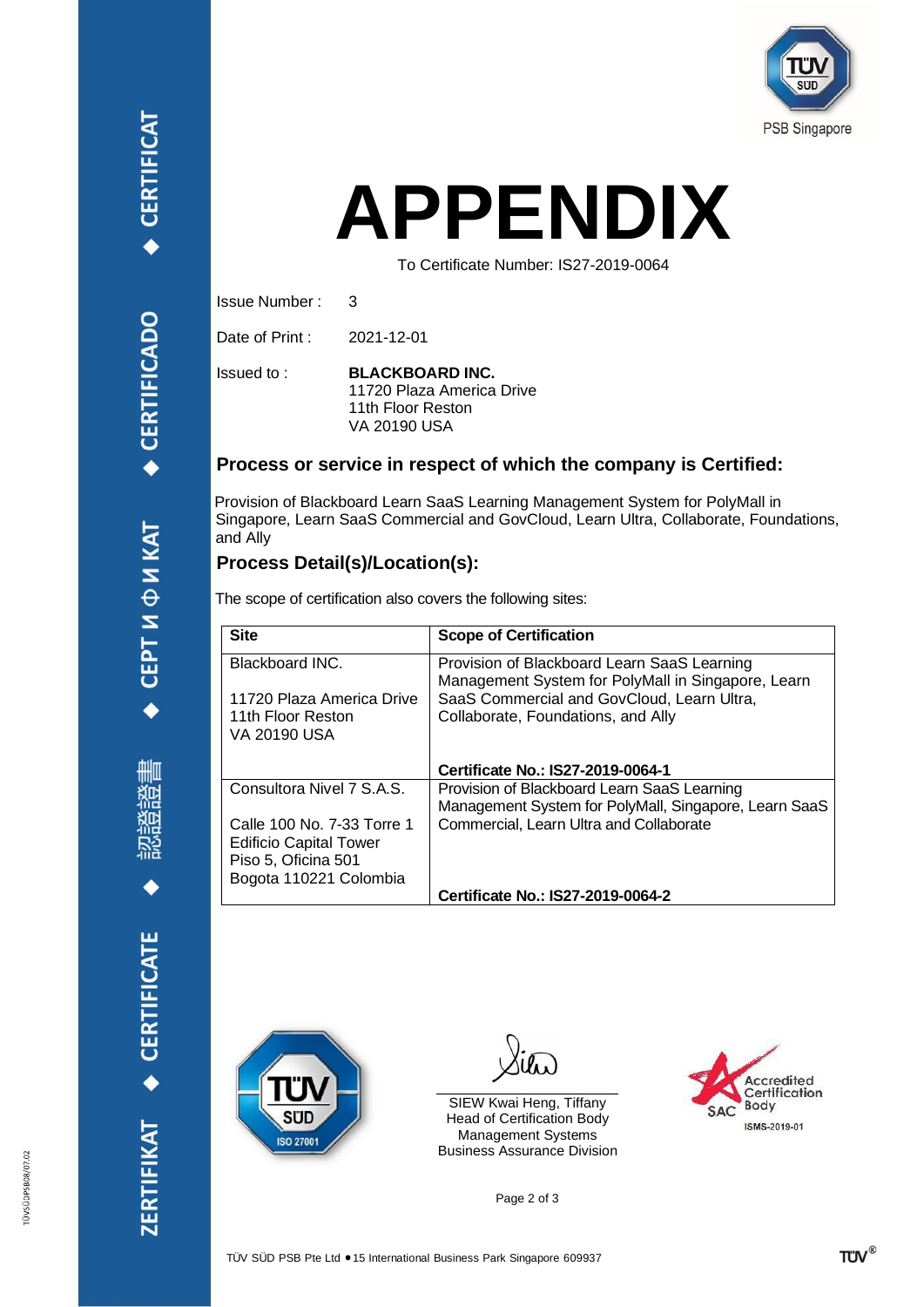

## **APPENDIX**

To Certificate Number: IS27-2019-0064

Issue Number :

Date of Print : 2021-12-01

3

Issued to :

**BLACKBOARD INC.** 11720 Plaza America Drive 11th Floor Reston VA 20190 USA

#### **Process or service in respect of which the company is Certified:**

Provision of Blackboard Learn SaaS Learning Management System for PolyMall in Singapore, Learn SaaS Commercial and GovCloud, Learn Ultra, Collaborate, Foundations, and Ally

#### **Process Detail(s)/Location(s):**

| <b>Site</b>                                | <b>Scope of Certification</b>                                                                                     |
|--------------------------------------------|-------------------------------------------------------------------------------------------------------------------|
| Blackboard Czech s.r.o.                    | Provision of Blackboard Learn SaaS Learning Management<br>System for PolyMall, Ally, Foundations, and Collaborate |
| Kotlarska 51a                              |                                                                                                                   |
| 60200 Brno                                 |                                                                                                                   |
| <b>Czech Republic</b>                      | Certificate No.: IS27-2019-0064-3                                                                                 |
|                                            |                                                                                                                   |
| <b>Blackboard Information</b>              | Provision of Blackboard Learn SaaS Learning Management                                                            |
| <b>Technology India Private</b><br>Limited | System for PolyMall in Singapore and Learn SaaS<br>Commercial                                                     |
|                                            |                                                                                                                   |
| Floor 5, Rayala Techno                     |                                                                                                                   |
| Park #144/7 -                              |                                                                                                                   |
| IT Highway (OMR)                           |                                                                                                                   |
| Kottivakkam, Chennai                       |                                                                                                                   |
| 600041 Tamil Nadu India                    | Certificate No.: IS27-2019-0064-4                                                                                 |



Yitw  $\mathcal{L}_\text{max}$  and  $\mathcal{L}_\text{max}$  and  $\mathcal{L}_\text{max}$  and  $\mathcal{L}_\text{max}$ 

SIEW Kwai Heng, Tiffany Head of Certification Body Management Systems Business Assurance Division



Page 3 of 3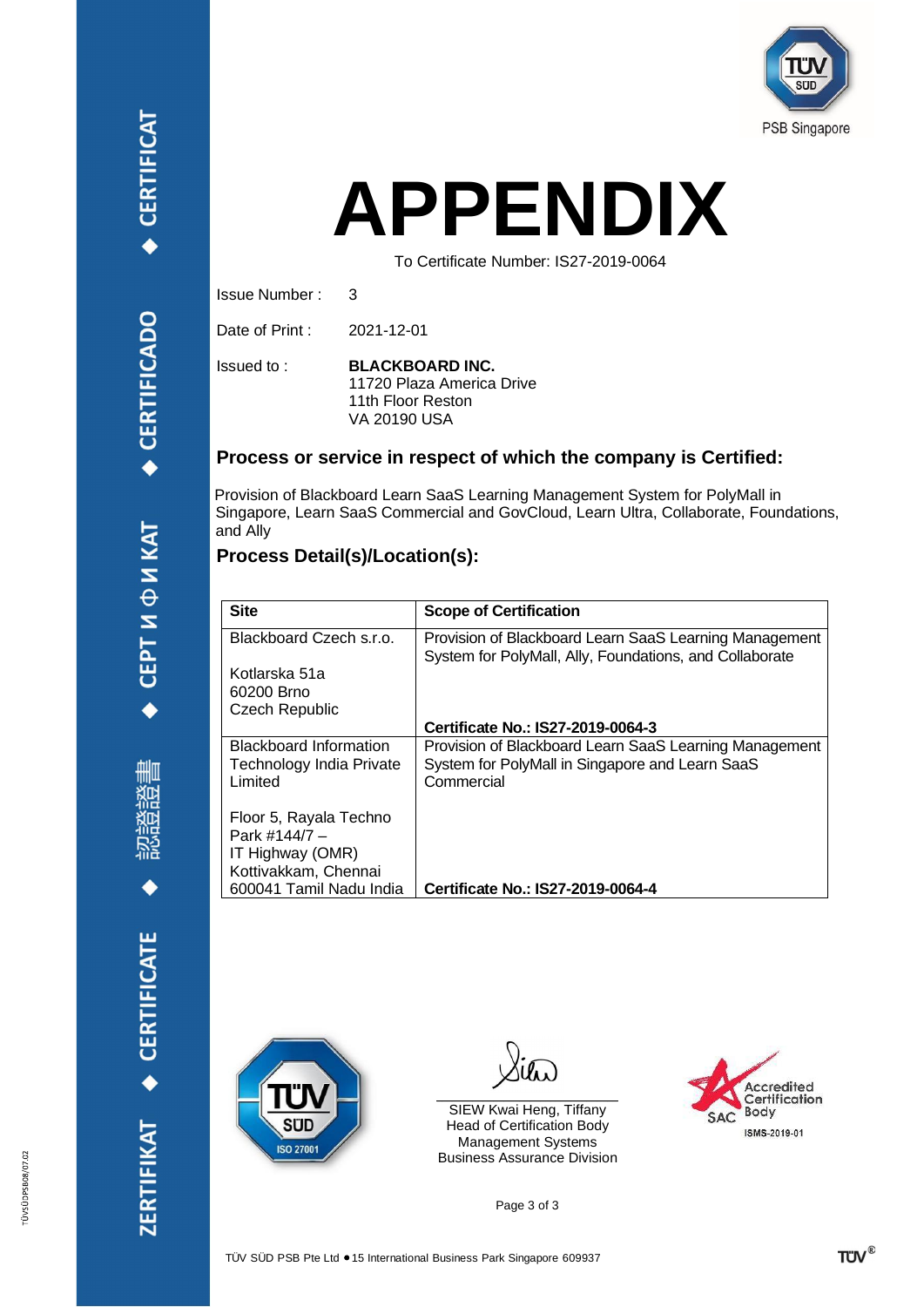

**The Certification Body of TÜV SÜD PSB Pte Ltd**

certifies that



#### **BLACKBOARD INC. 11720 Plaza America Drive 11th Floor Reston VA 20190 USA**

has established and applies an Information Security Management System for

**Provision of Blackboard Learn SaaS Learning Management System for PolyMall in Singapore, Learn SaaS Commercial and GovCloud, Learn Ultra, Collaborate, Foundations, and Ally**

> Proof has been furnished that the requirements according to

### **ISO/IEC 27001 : 2013**

are fulfilled. The certificate is valid from **2021-12-01** to **2022-10-29** Certificate Registration No. **IS27-2019-0064-1** Date of Print : **2021-12-01**

Version of the statement of applicability: 3.0, Date: 2021-08-23



 $\frac{1}{2}$  , and the set of the set of the set of the set of the set of the set of the set of the set of the set of the set of the set of the set of the set of the set of the set of the set of the set of the set of the set

SIEW Kwai Heng, Tiffany Head of Certification Body Management Systems Business Assurance Division



Page 1 of 1

*Please refer to [www.tuvsud.com/en-sg](http://www.tuvsud.com/en-sg) for current certificate status in the "Directory of Management System Certified Companies".*

СЕРТИФИКАТ

**CERTIFICAT** 

CERTIFICADO

ÜVSÜDPSB08/07.02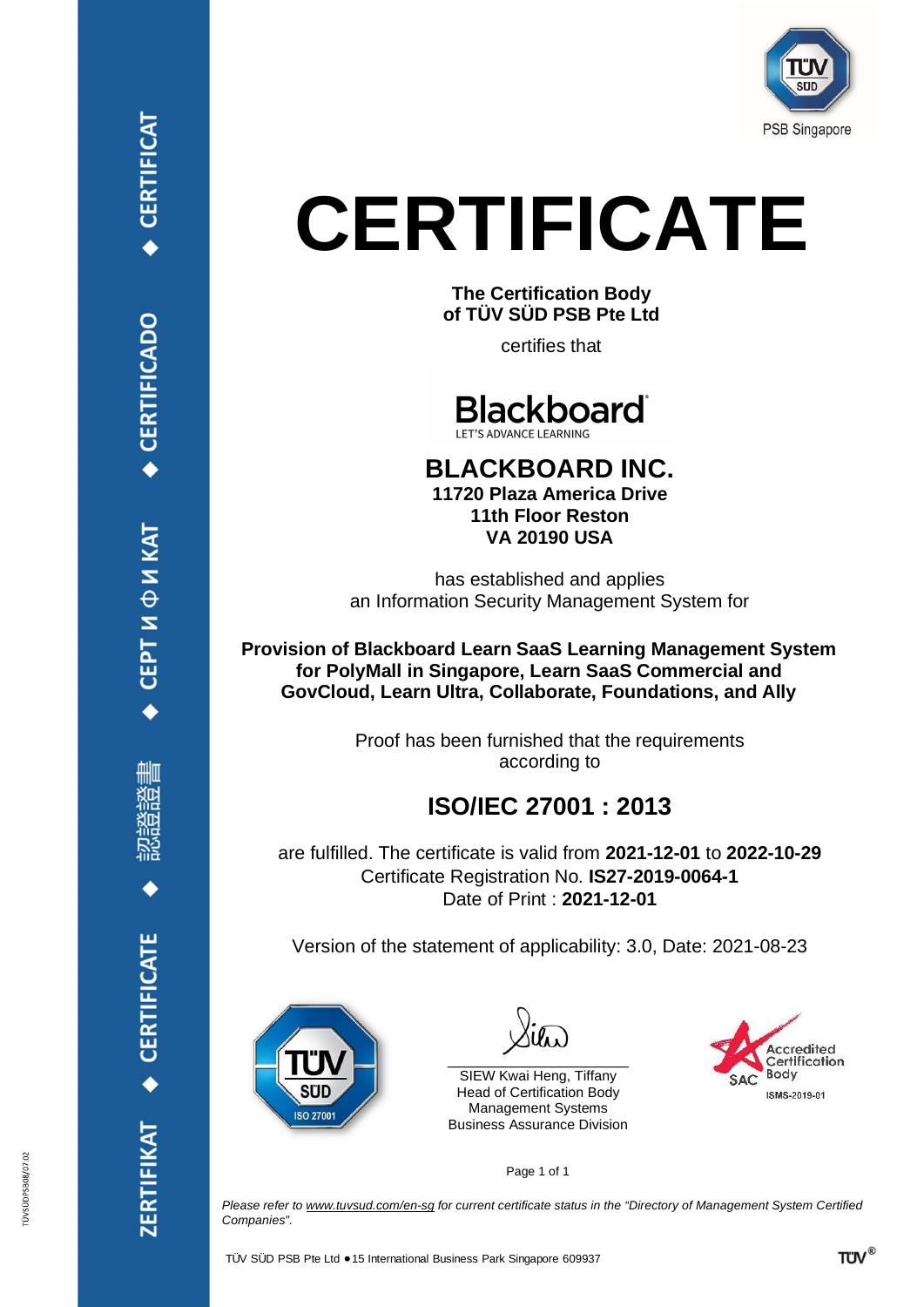

**The Certification Body of TÜV SÜD PSB Pte Ltd**

certifies that

**Blackboard** 

### **CONSULTORA NIVEL 7 S.A.S.**

**Calle 100 No. 7-33 Torre 1 Edificio Capital Tower Piso 5, Oficina 501 Bogota 110221 Colombia**

has established and applies an Information Security Management System for

**Provision of Blackboard Learn SaaS Learning Management System for PolyMall, Singapore, Learn SaaS, Commercial, Learn Ultra and Collaborate**

> Proof has been furnished that the requirements according to

### **ISO/IEC 27001 : 2013**

are fulfilled. The certificate is valid from **2021-12-01** to **2022-10-29** Certificate Registration No. **IS27-2019-0064-2** Date of Print : **2021-12-01**

Version of the statement of applicability: 3.0, Date: 2021-08-23



SIEW Kwai Heng, Tiffany Head of Certification Body Management Systems Business Assurance Division



Page 1 of 1

*Please refer to [www.tuvsud.com/en-sg](http://www.tuvsud.com/en-sg) for current certificate status in the "Directory of Management System Certified Companies".*

ZERTIFIKAT · CERTIFICATE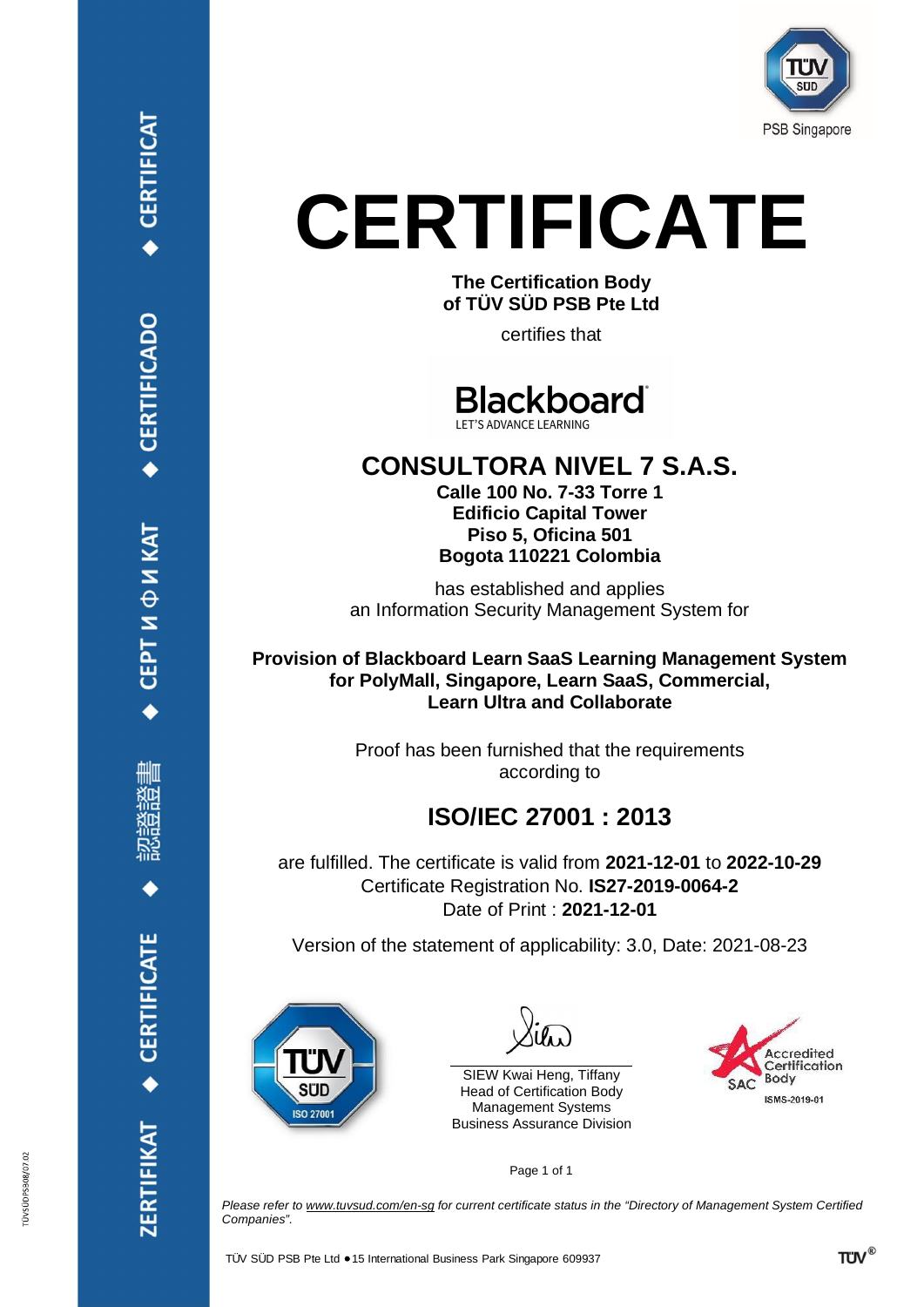

**The Certification Body of TÜV SÜD PSB Pte Ltd**

certifies that

**Blackboard** LET'S ADVANCE LEARNING

#### **BLACKBOARD CZECH S.R.O. Kotlarska 51a 60200 Brno Czech Republic**

has established and applies an Information Security Management System for

**Provision of Blackboard Learn SaaS Learning Management System for PolyMall, Ally, Foundations, and Collaborate**

> Proof has been furnished that the requirements according to

## **ISO/IEC 27001 : 2013**

are fulfilled. The certificate is valid from **2021-12-01** to **2022-10-29** Certificate Registration No. **IS27-2019-0064-3** Date of Print : **2021-12-01**

Version of the statement of applicability: 3.0, Date: 2021-08-23



| Silw |
|------|
|------|

SIEW Kwai Heng, Tiffany Head of Certification Body Management Systems Business Assurance Division



Page 1 of 1

*Please refer to [www.tuvsud.com/en-sg](http://www.tuvsud.com/en-sg) for current certificate status in the "Directory of Management System Certified Companies".*

CERTIFICAT

ÜVSÜDPSB08/07.02